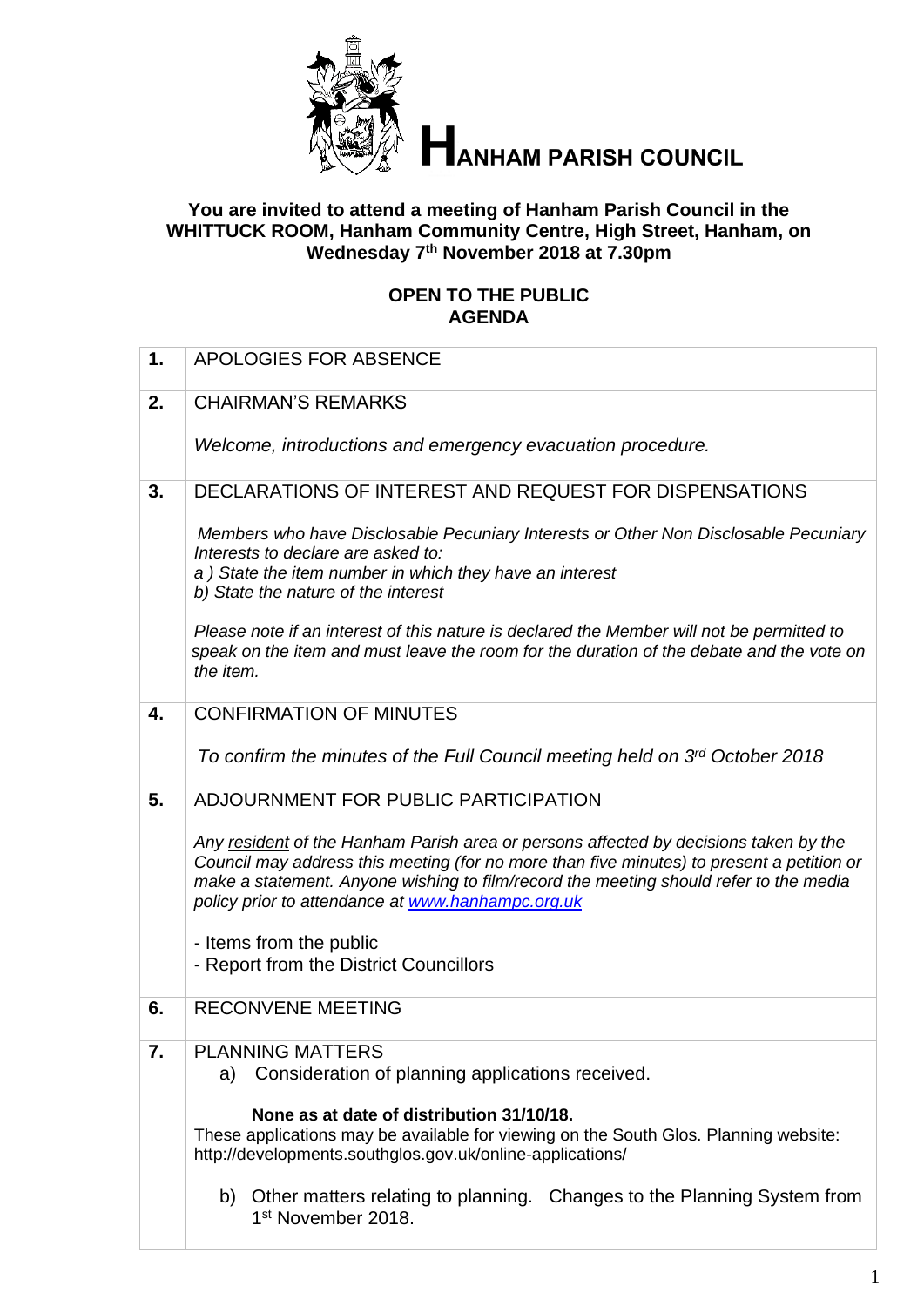| 8.  | <b>FINANCE</b>                                                                                                                                                                                                             |
|-----|----------------------------------------------------------------------------------------------------------------------------------------------------------------------------------------------------------------------------|
|     | Verbal financial report from the Chair of Finance<br>a)<br>Reinvestment of funds in the High Interest Bond<br>b)<br>Renewal of parish insurance<br>C)<br>To authorise payment of accounts from the schedule provided<br>d) |
| 9.  | <b>RECOMMENDATIONS FROM WORKING GROUP</b>                                                                                                                                                                                  |
|     | CIIr B Langley to report the findings from the group and their proposals for<br>expenditure from council funds.                                                                                                            |
| 10. | <b>NEWSLETTER</b>                                                                                                                                                                                                          |
|     | CIIr P Glanvile to report to the council.                                                                                                                                                                                  |
| 11. | <b>MATTERS ARISING</b>                                                                                                                                                                                                     |
|     | On-going issues from previous meetings.                                                                                                                                                                                    |
|     | a) Remembrance Service<br>b) Replacement bin Dean Walk, Panoramic View                                                                                                                                                     |
| 12. | REPORTS FROM PARISH COUNCIL REPRESENTATIVES FROM OTHER<br><b>MEETINGS</b>                                                                                                                                                  |
|     | Brief verbal presentation, with a copy of the full report to the Clerk if necessary.                                                                                                                                       |
| 13. | CORRESPONDENCE FROM SOUTH GLOS COUNCIL                                                                                                                                                                                     |
| 14. | <b>CORRESPONDENCE FROM OTHER SOURCES</b>                                                                                                                                                                                   |
|     |                                                                                                                                                                                                                            |
| 15. | <b>MEMBERS POINTS OF INFORMATION</b>                                                                                                                                                                                       |
|     | All matters to be notified to the Chair prior to the meeting.                                                                                                                                                              |
| 16. | DATE OF NEXT MEETING                                                                                                                                                                                                       |
|     |                                                                                                                                                                                                                            |

 ………………………………………………………………..Clerk to the Council Enquiries to: Clerk to the Council, Nicola Little, 10 Tyler Close, Hanham, Bristol, BS15 9NG Tel: 01454 862696 email:clerk@hanhampc.org.uk